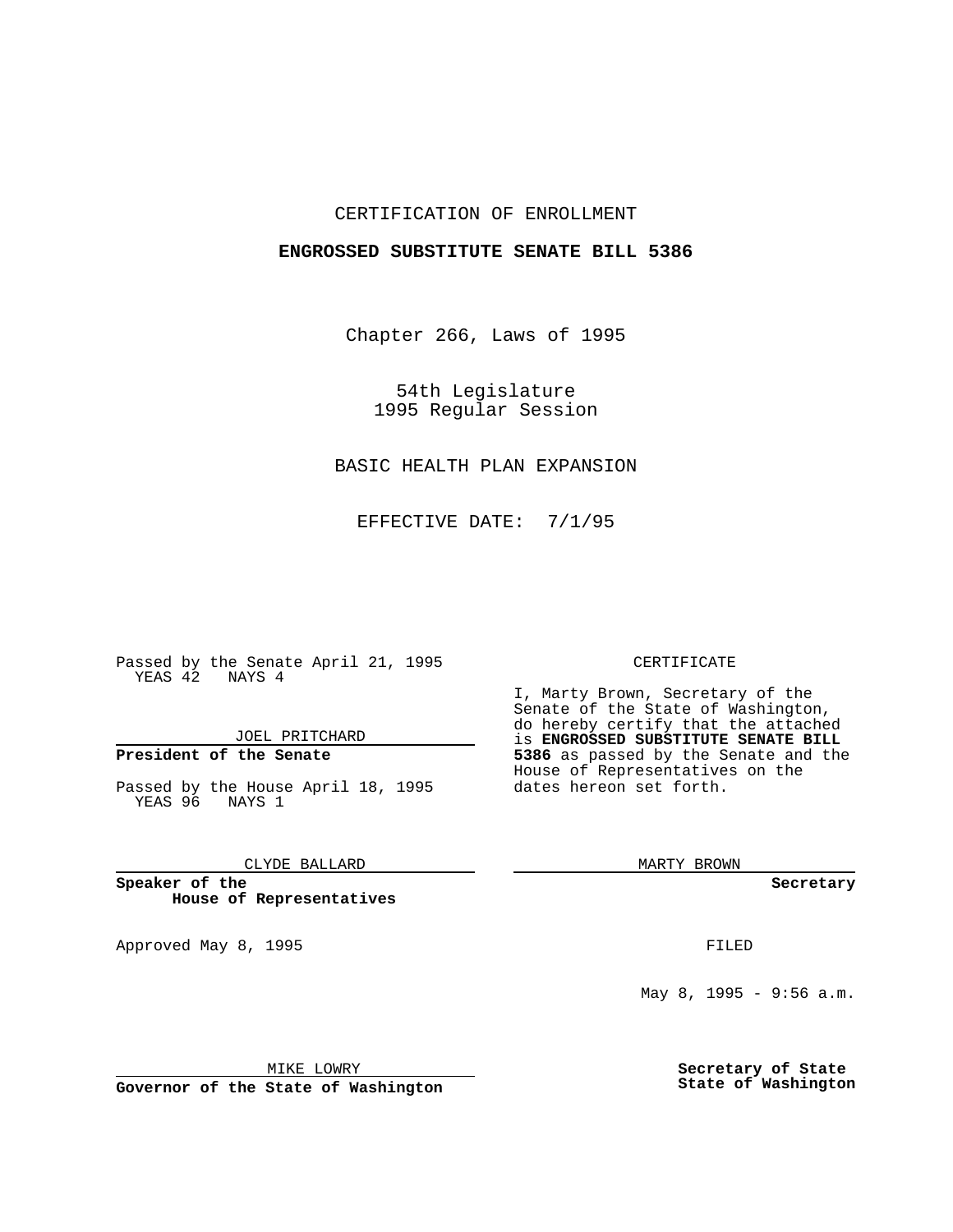### **ENGROSSED SUBSTITUTE SENATE BILL 5386** \_\_\_\_\_\_\_\_\_\_\_\_\_\_\_\_\_\_\_\_\_\_\_\_\_\_\_\_\_\_\_\_\_\_\_\_\_\_\_\_\_\_\_\_\_\_\_

\_\_\_\_\_\_\_\_\_\_\_\_\_\_\_\_\_\_\_\_\_\_\_\_\_\_\_\_\_\_\_\_\_\_\_\_\_\_\_\_\_\_\_\_\_\_\_

#### AS AMENDED BY THE HOUSE

Passed Legislature - 1995 Regular Session

#### **State of Washington 54th Legislature 1995 Regular Session**

**By** Senate Committee on Health & Long-Term Care (originally sponsored by Senators Quigley, Franklin, C. Anderson and Wojahn; by request of Health Care Authority)

Read first time 02/20/95.

1 AN ACT Relating to the basic health plan; amending RCW 70.47.060 2 and 70.47.020; adding a new section to chapter 70.47 RCW; repealing RCW 3 70.47.065; providing an effective date; and declaring an emergency.

4 BE IT ENACTED BY THE LEGISLATURE OF THE STATE OF WASHINGTON:

5 **Sec. 1.** RCW 70.47.060 and 1994 c 309 s 5 are each amended to read 6 as follows:

7 The administrator has the following powers and duties:

8 (1) To design and from time to time revise a schedule of covered 9 basic health care services, including physician services, inpatient and 10 outpatient hospital services, prescription drugs and medications, and 11 other services that may be necessary for basic health care  $((, \text{which}))_{\perp}$ 12 In addition, the administrator may offer as basic health plan services 13 chemical dependency services, mental health services and organ 14 transplant services; however, no one service or any combination of 15 these three services shall increase the actuarial value of the basic 16 health plan benefits by more than five percent excluding inflation, as 17 determined by the office of financial management. All subsidized and 18 nonsubsidized enrollees in any participating managed health care system 19 under the Washington basic health plan shall be entitled to receive in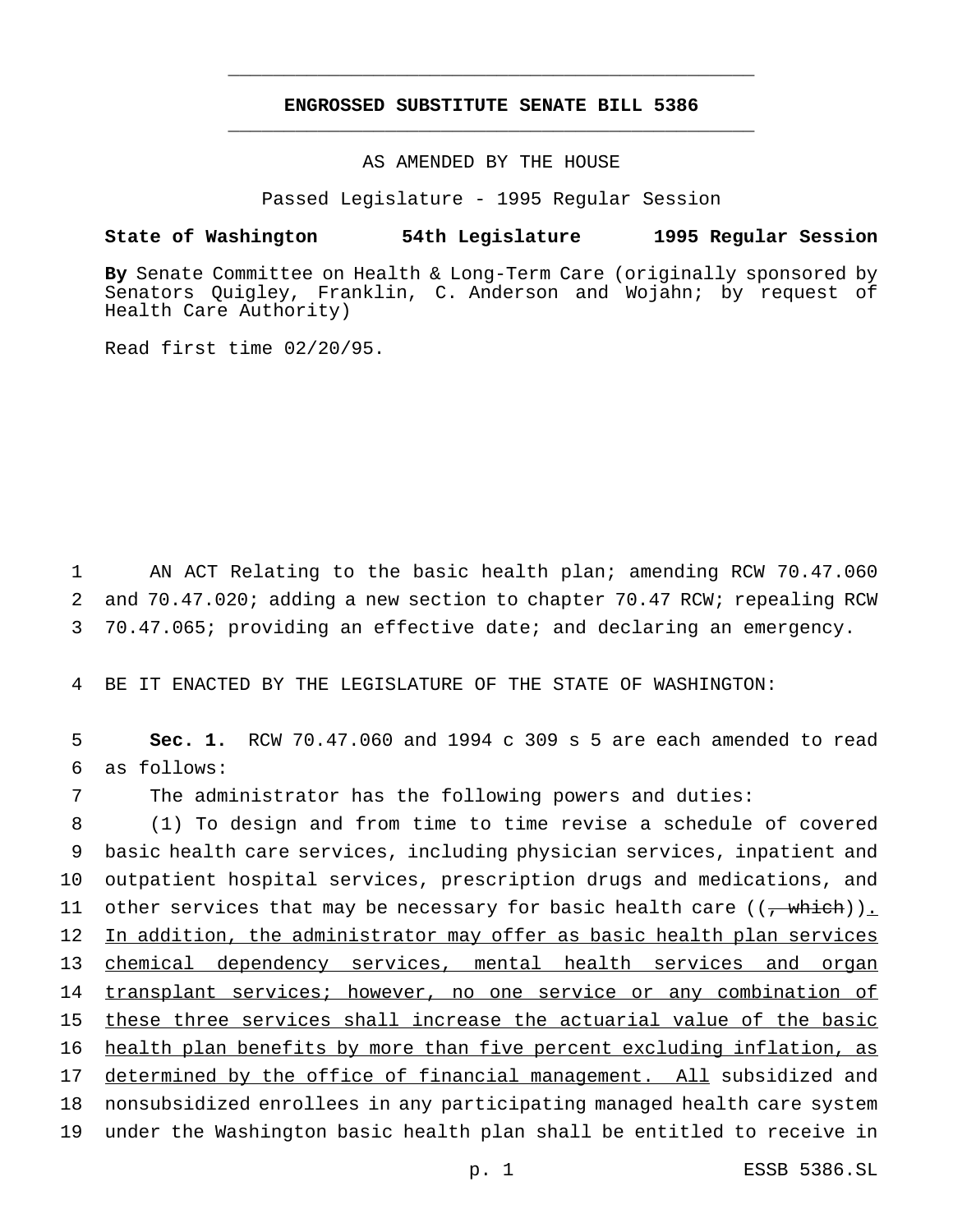return for premium payments to the plan. The schedule of services shall emphasize proven preventive and primary health care and shall include all services necessary for prenatal, postnatal, and well-child care. However, with respect to coverage for groups of subsidized enrollees who are eligible to receive prenatal and postnatal services through the medical assistance program under chapter 74.09 RCW, the administrator shall not contract for such services except to the extent that such services are necessary over not more than a one-month period in order to maintain continuity of care after diagnosis of pregnancy by the managed care provider. The schedule of services shall also include a separate schedule of basic health care services for children, eighteen years of age and younger, for those subsidized or nonsubsidized enrollees who choose to secure basic coverage through the plan only for their dependent children. In designing and revising the schedule of services, the administrator shall consider the guidelines for assessing health services under the mandated benefits act of 1984, RCW 48.42.080, and such other factors as the administrator deems 18 appropriate. ((On and after July 1, 1995, the uniform benefits package 19 adopted and from time to time revised by the Washington health services commission pursuant to RCW 43.72.130 shall be implemented by the 21 administrator as the schedule of covered basic health care services.)) However, with respect to coverage for subsidized enrollees who are eligible to receive prenatal and postnatal services through the medical assistance program under chapter 74.09 RCW, the administrator shall not contract for such services except to the extent that the services are necessary over not more than a one-month period in order to maintain continuity of care after diagnosis of pregnancy by the managed care provider.

 (2)(a) To design and implement a structure of periodic premiums due the administrator from subsidized enrollees that is based upon gross family income, giving appropriate consideration to family size and the ages of all family members. The enrollment of children shall not require the enrollment of their parent or parents who are eligible for the plan. The structure of periodic premiums shall be applied to subsidized enrollees entering the plan as individuals pursuant to subsection (9) of this section and to the share of the cost of the plan due from subsidized enrollees entering the plan as employees pursuant to subsection (10) of this section.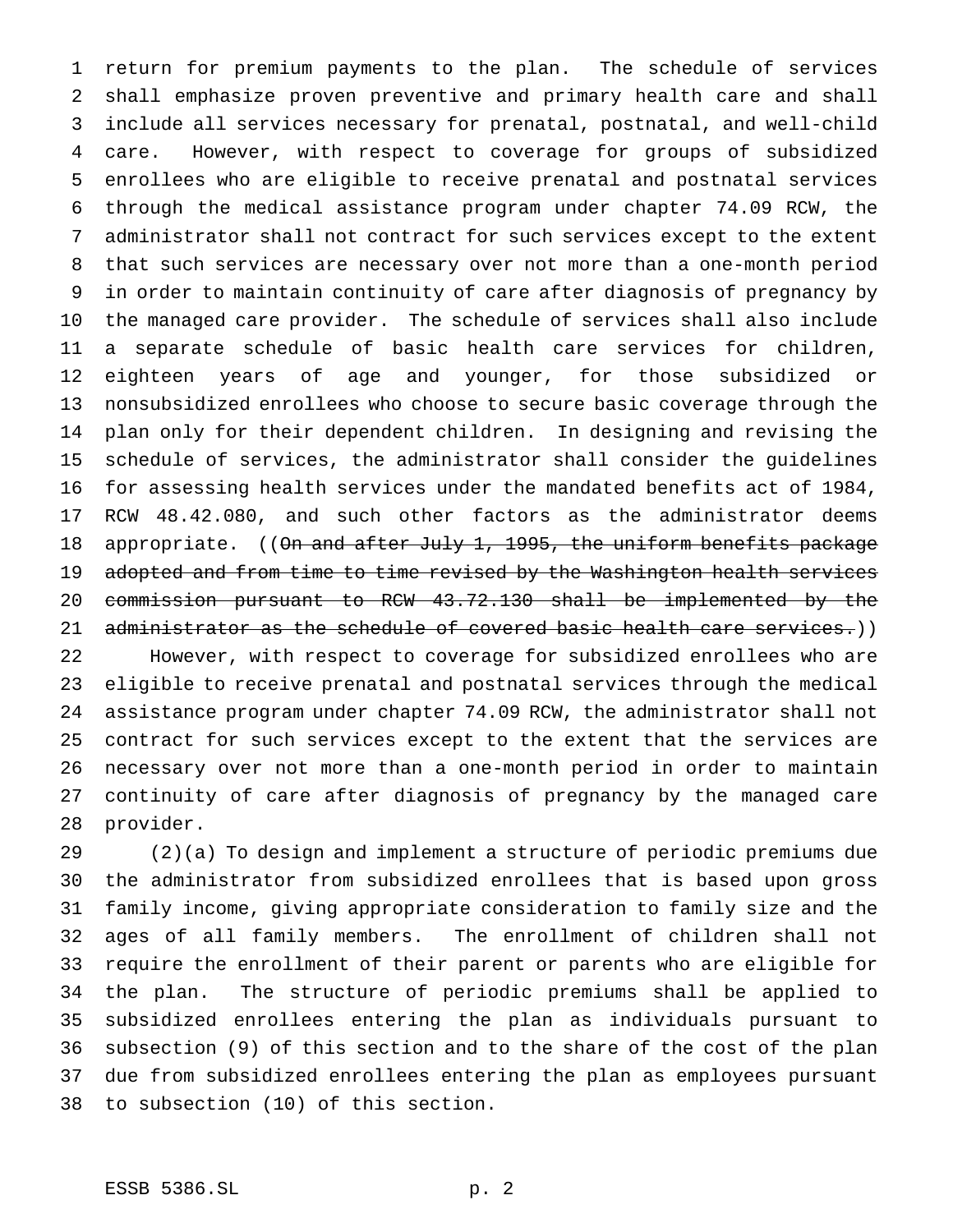(b) To determine the periodic premiums due the administrator from nonsubsidized enrollees. Premiums due from nonsubsidized enrollees shall be in an amount equal to the cost charged by the managed health care system provider to the state for the plan plus the administrative cost of providing the plan to those enrollees and the premium tax under RCW 48.14.0201.

 (c) An employer or other financial sponsor may, with the prior approval of the administrator, pay the premium, rate, or any other amount on behalf of a subsidized or nonsubsidized enrollee, by arrangement with the enrollee and through a mechanism acceptable to the administrator, but in no case shall the payment made on behalf of the enrollee exceed the total premiums due from the enrollee.

 (d) To develop, as an offering by all health carriers providing 14 coverage identical to the basic health plan, a model plan benefits package with uniformity in enrollee cost-sharing requirements.

16 (3) To design and implement a structure of ((copayments)) enrollee 17 cost sharing due a managed health care system from subsidized and nonsubsidized enrollees. The structure shall discourage inappropriate 19 enrollee utilization of health care services, and may utilize copayments, deductibles, and other cost-sharing mechanisms, but shall not be so costly to enrollees as to constitute a barrier to appropriate 22 utilization of necessary health care services. ((<del>On and after July 1,</del> 23 1995, the administrator shall endeavor to make the copayments structure 24 of the plan consistent with enrollee point of service cost-sharing levels adopted by the Washington health services commission, giving 26 consideration to funding available to the plan.))

 (4) To limit enrollment of persons who qualify for subsidies so as to prevent an overexpenditure of appropriations for such purposes. Whenever the administrator finds that there is danger of such an overexpenditure, the administrator shall close enrollment until the administrator finds the danger no longer exists.

 (5) To limit the payment of subsidies to subsidized enrollees, as 33 defined in RCW 70.47.020. The level of subsidy provided to persons who 34 qualify may be based on the lowest cost plans, as defined by the administrator.

 (6) To adopt a schedule for the orderly development of the delivery of services and availability of the plan to residents of the state, subject to the limitations contained in RCW 70.47.080 or any act appropriating funds for the plan.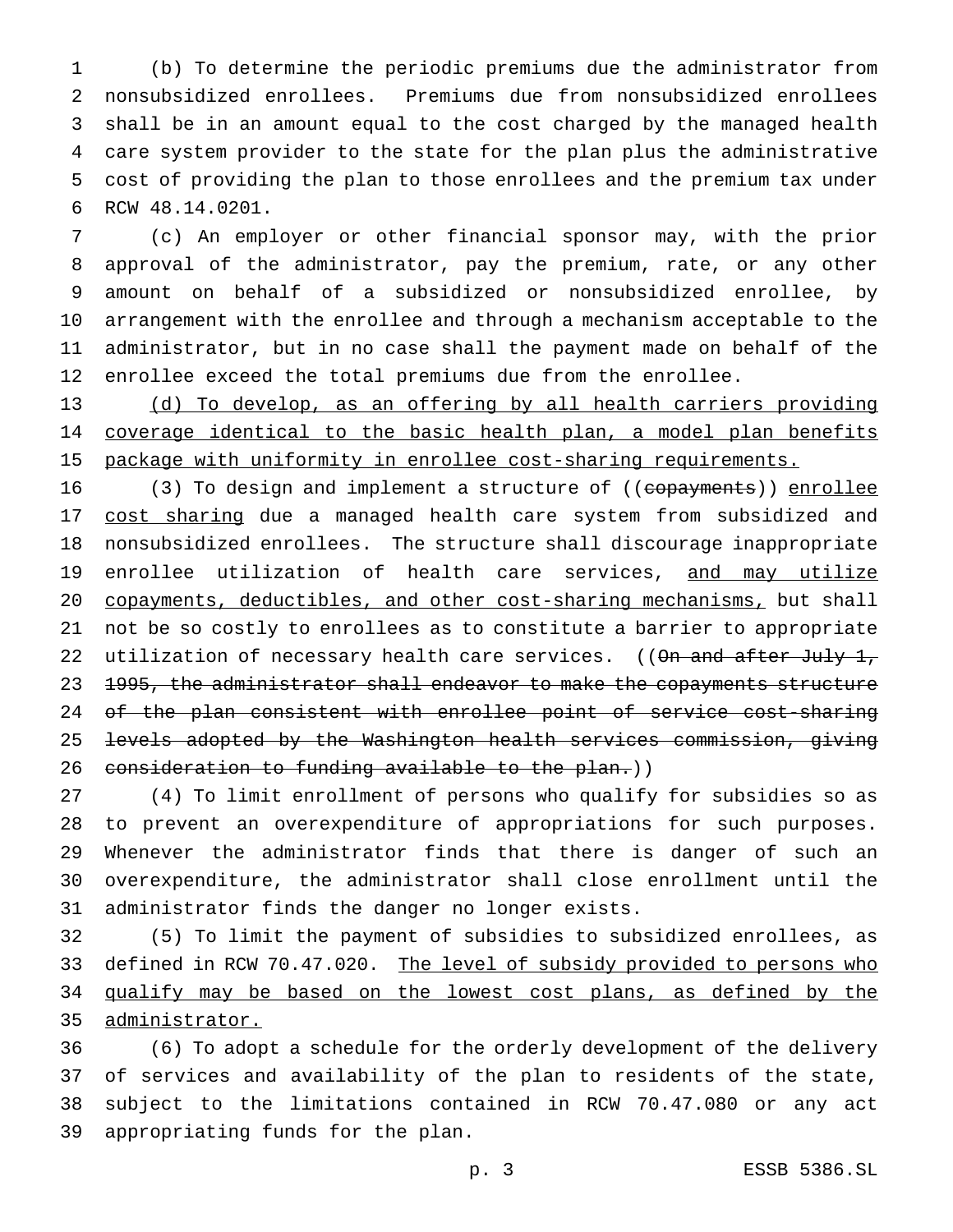(7) To solicit and accept applications from managed health care systems, as defined in this chapter, for inclusion as eligible basic health care providers under the plan. The administrator shall endeavor to assure that covered basic health care services are available to any enrollee of the plan from among a selection of two or more participating managed health care systems. In adopting any rules or procedures applicable to managed health care systems and in its dealings with such systems, the administrator shall consider and make suitable allowance for the need for health care services and the differences in local availability of health care resources, along with other resources, within and among the several areas of the state. Contracts with participating managed health care systems shall ensure that basic health plan enrollees who become eligible for medical assistance may, at their option, continue to receive services from their existing providers within the managed health care system if such providers have entered into provider agreements with the department of social and health services.

 (8) To receive periodic premiums from or on behalf of subsidized and nonsubsidized enrollees, deposit them in the basic health plan operating account, keep records of enrollee status, and authorize periodic payments to managed health care systems on the basis of the number of enrollees participating in the respective managed health care systems.

 (9) To accept applications from individuals residing in areas served by the plan, on behalf of themselves and their spouses and dependent children, for enrollment in the Washington basic health plan as subsidized or nonsubsidized enrollees, to establish appropriate minimum-enrollment periods for enrollees as may be necessary, and to 29 determine, upon application and ((at least semiannually thereafter)) on 30 a reasonable schedule defined by the authority, or at the request of any enrollee, eligibility due to current gross family income for sliding scale premiums. No subsidy may be paid with respect to any enrollee whose current gross family income exceeds twice the federal poverty level or, subject to RCW 70.47.110, who is a recipient of medical assistance or medical care services under chapter 74.09 RCW. If, as a result of an eligibility review, the administrator determines that a subsidized enrollee's income exceeds twice the federal poverty level and that the enrollee knowingly failed to inform the plan of such increase in income, the administrator may bill the enrollee for the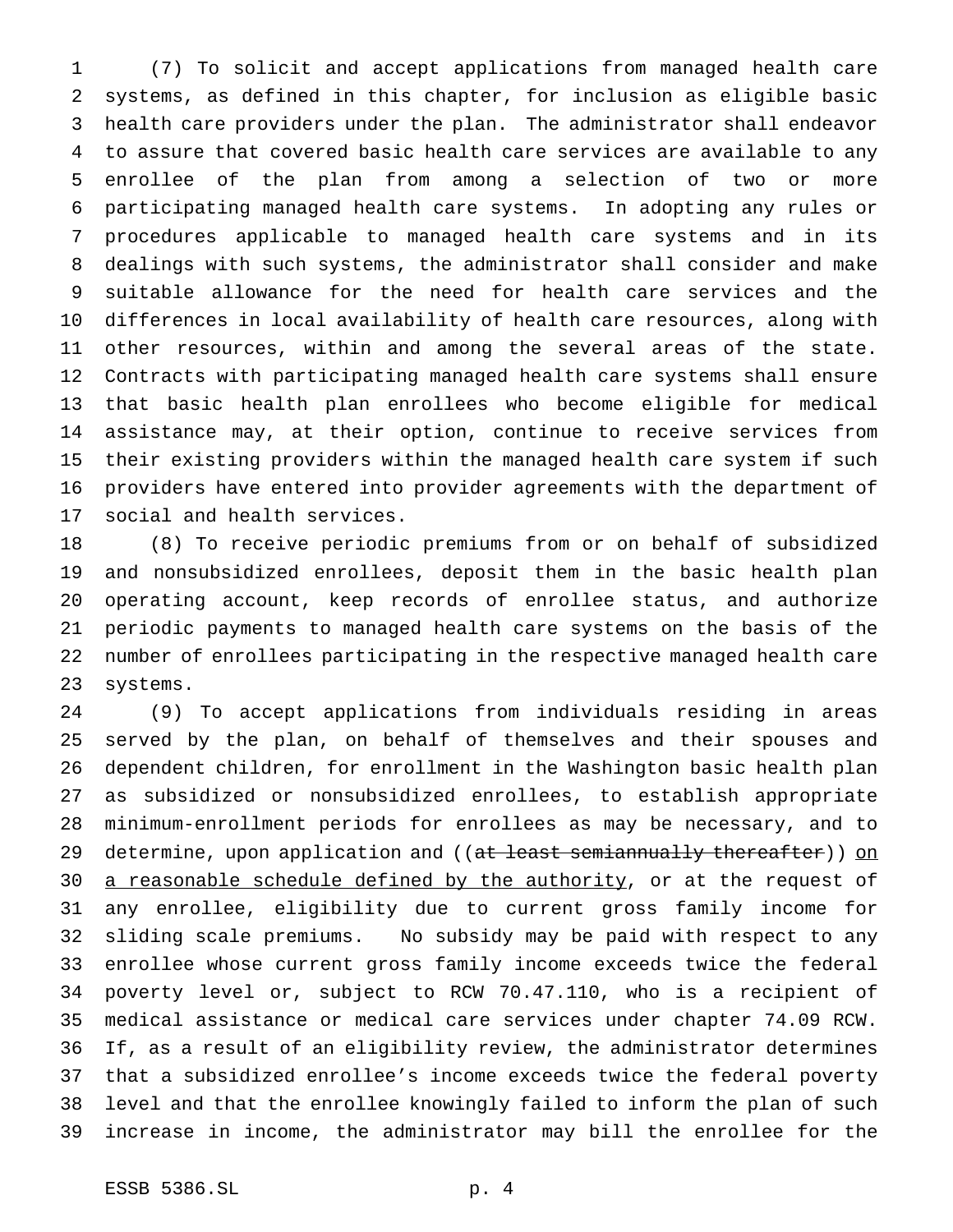subsidy paid on the enrollee's behalf during the period of time that the enrollee's income exceeded twice the federal poverty level. If a number of enrollees drop their enrollment for no apparent good cause, the administrator may establish appropriate rules or requirements that are applicable to such individuals before they will be allowed to re-enroll in the plan.

 (10) To accept applications from business owners on behalf of themselves and their employees, spouses, and dependent children, as subsidized or nonsubsidized enrollees, who reside in an area served by the plan. The administrator may require all or the substantial majority of the eligible employees of such businesses to enroll in the plan and establish those procedures necessary to facilitate the orderly enrollment of groups in the plan and into a managed health care system. 14 The administrator ((shall)) may require that a business owner pay at 15 least ((fifty percent of the nonsubsidized)) an amount equal to what 16 the employee pays after the state pays its portion of the subsidized premium cost of the plan on behalf of each employee enrolled in the plan. Enrollment is limited to those not eligible for medicare who wish to enroll in the plan and choose to obtain the basic health care coverage and services from a managed care system participating in the plan. The administrator shall adjust the amount determined to be due on behalf of or from all such enrollees whenever the amount negotiated by the administrator with the participating managed health care system or systems is modified or the administrative cost of providing the plan to such enrollees changes.

 (11) To determine the rate to be paid to each participating managed health care system in return for the provision of covered basic health care services to enrollees in the system. Although the schedule of covered basic health care services will be the same for similar enrollees, the rates negotiated with participating managed health care systems may vary among the systems. In negotiating rates with participating systems, the administrator shall consider the characteristics of the populations served by the respective systems, economic circumstances of the local area, the need to conserve the resources of the basic health plan trust account, and other factors the administrator finds relevant.

 (12) To monitor the provision of covered services to enrollees by participating managed health care systems in order to assure enrollee access to good quality basic health care, to require periodic data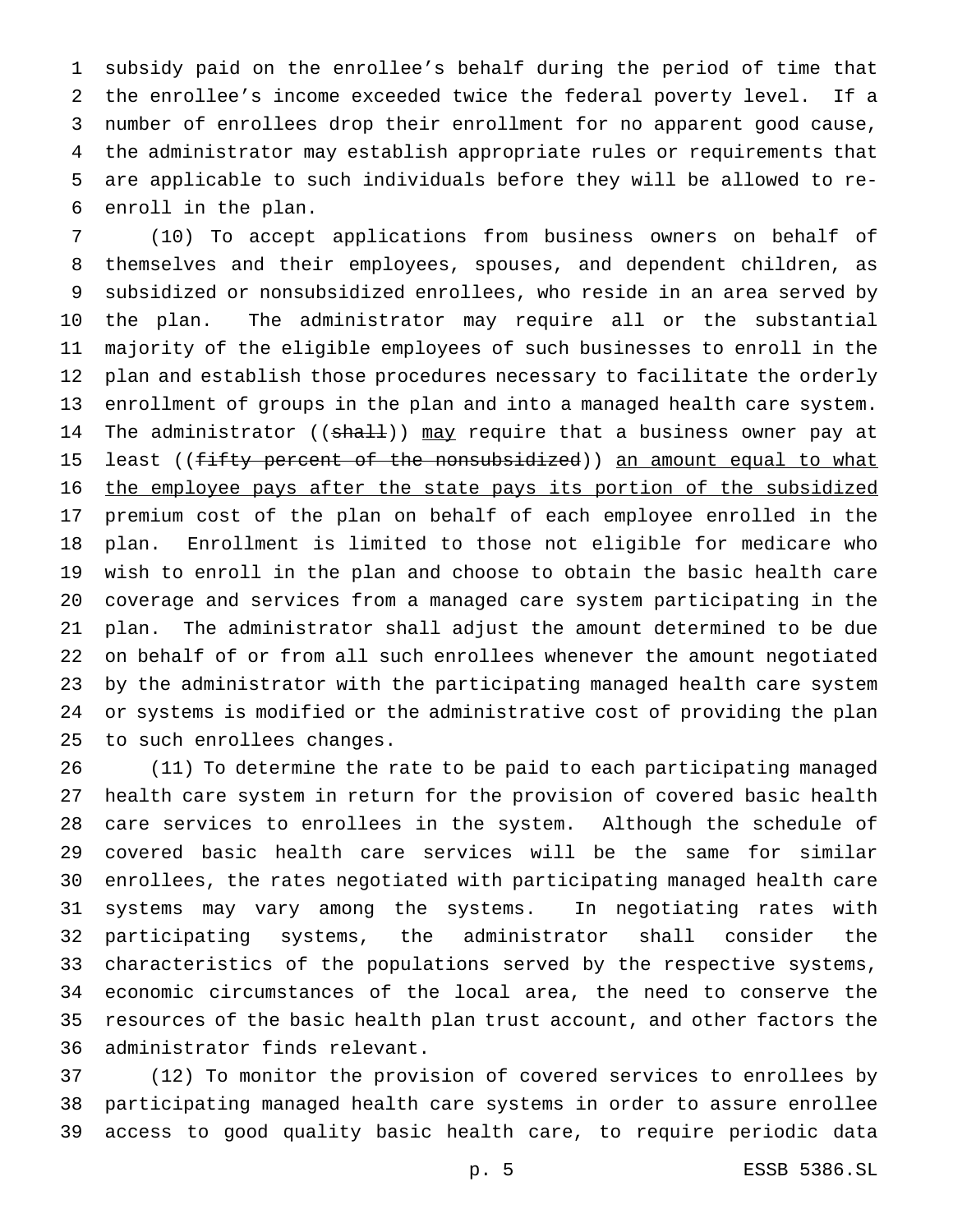reports concerning the utilization of health care services rendered to enrollees in order to provide adequate information for evaluation, and to inspect the books and records of participating managed health care systems to assure compliance with the purposes of this chapter. In requiring reports from participating managed health care systems, including data on services rendered enrollees, the administrator shall endeavor to minimize costs, both to the managed health care systems and to the plan. The administrator shall coordinate any such reporting requirements with other state agencies, such as the insurance commissioner and the department of health, to minimize duplication of effort.

 (13) To evaluate the effects this chapter has on private employer- based health care coverage and to take appropriate measures consistent with state and federal statutes that will discourage the reduction of such coverage in the state.

 (14) To develop a program of proven preventive health measures and to integrate it into the plan wherever possible and consistent with this chapter.

 (15) To provide, consistent with available funding, assistance for rural residents, underserved populations, and persons of color.

 **Sec. 2.** RCW 70.47.020 and 1994 c 309 s 4 are each amended to read as follows:

As used in this chapter:

 (1) "Washington basic health plan" or "plan" means the system of enrollment and payment on a prepaid capitated basis for basic health care services, administered by the plan administrator through participating managed health care systems, created by this chapter.

 (2) "Administrator" means the Washington basic health plan administrator, who also holds the position of administrator of the Washington state health care authority.

 (3) "Managed health care system" means any health care organization, including health care providers, insurers, health care service contractors, health maintenance organizations, or any combination thereof, that provides directly or by contract basic health care services, as defined by the administrator and rendered by duly licensed providers, on a prepaid capitated basis to a defined patient population enrolled in the plan and in the managed health care system.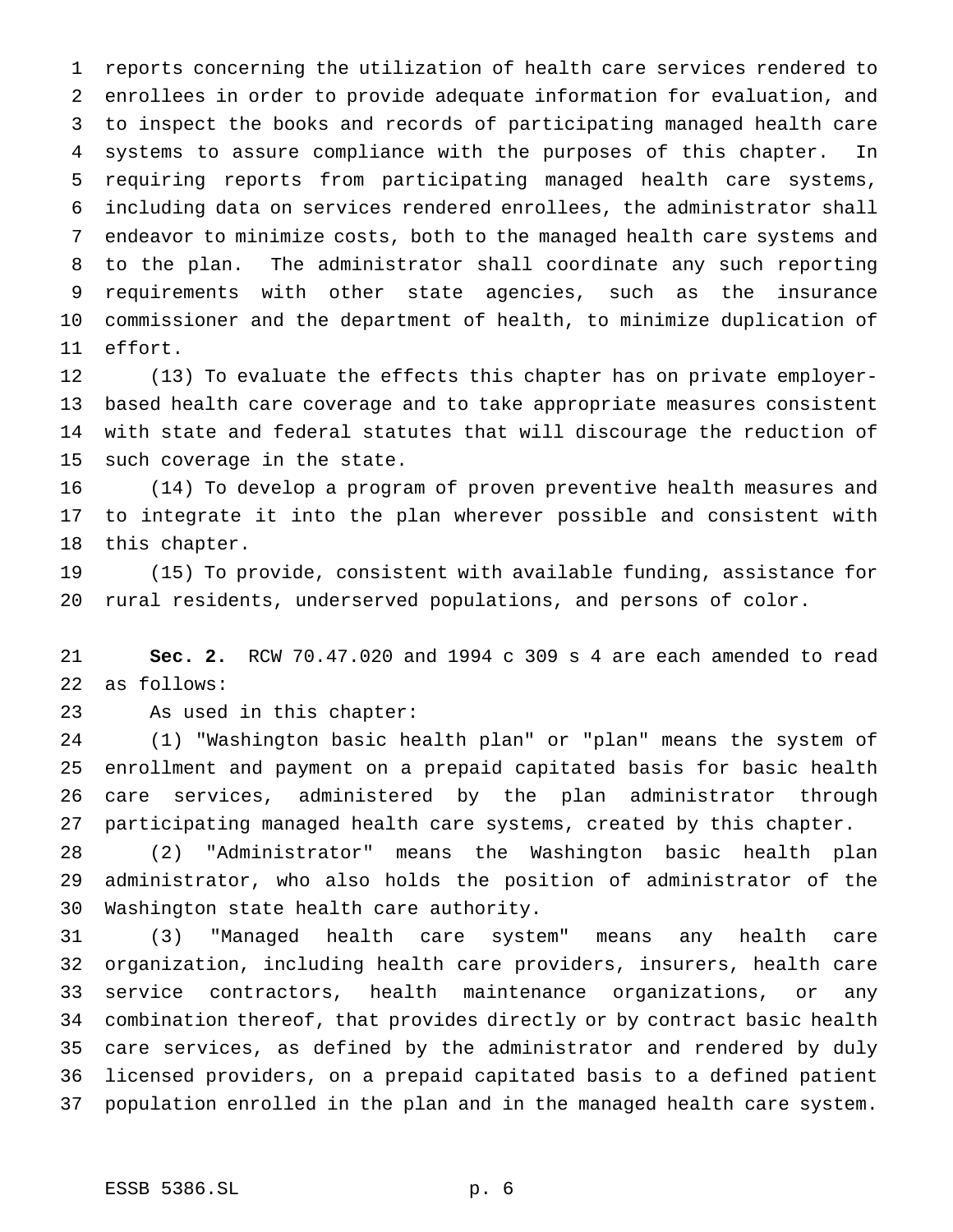((On and after July 1, 1995, "managed health care system" means a 2 certified health plan, as defined in RCW 43.72.010.))

 (4) "Subsidized enrollee" means an individual, or an individual plus the individual's spouse or dependent children, not eligible for medicare, who resides in an area of the state served by a managed health care system participating in the plan, whose gross family income at the time of enrollment does not exceed twice the federal poverty level as adjusted for family size and determined annually by the 9 federal department of health and human services, ((who the administrator determines shall not have, or shall not have voluntarily relinquished health insurance more comprehensive than that offered by 12 the plan as of the effective date of enrollment,)) and who chooses to obtain basic health care coverage from a particular managed health care system in return for periodic payments to the plan.

 (5) "Nonsubsidized enrollee" means an individual, or an individual plus the individual's spouse or dependent children, not eligible for medicare, who resides in an area of the state served by a managed 18 health care system participating in the plan, ((who the administrator determines shall not have, or shall not have voluntarily relinquished 20 health insurance more comprehensive than that offered by the plan as of 21 the effective date of enrollment,) and who chooses to obtain basic health care coverage from a particular managed health care system, and who pays or on whose behalf is paid the full costs for participation in the plan, without any subsidy from the plan.

 (6) "Subsidy" means the difference between the amount of periodic payment the administrator makes to a managed health care system on behalf of a subsidized enrollee plus the administrative cost to the plan of providing the plan to that subsidized enrollee, and the amount determined to be the subsidized enrollee's responsibility under RCW 70.47.060(2).

 (7) "Premium" means a periodic payment, based upon gross family income which an individual, their employer or another financial sponsor makes to the plan as consideration for enrollment in the plan as a subsidized enrollee or a nonsubsidized enrollee.

 (8) "Rate" means the per capita amount, negotiated by the administrator with and paid to a participating managed health care system, that is based upon the enrollment of subsidized and nonsubsidized enrollees in the plan and in that system.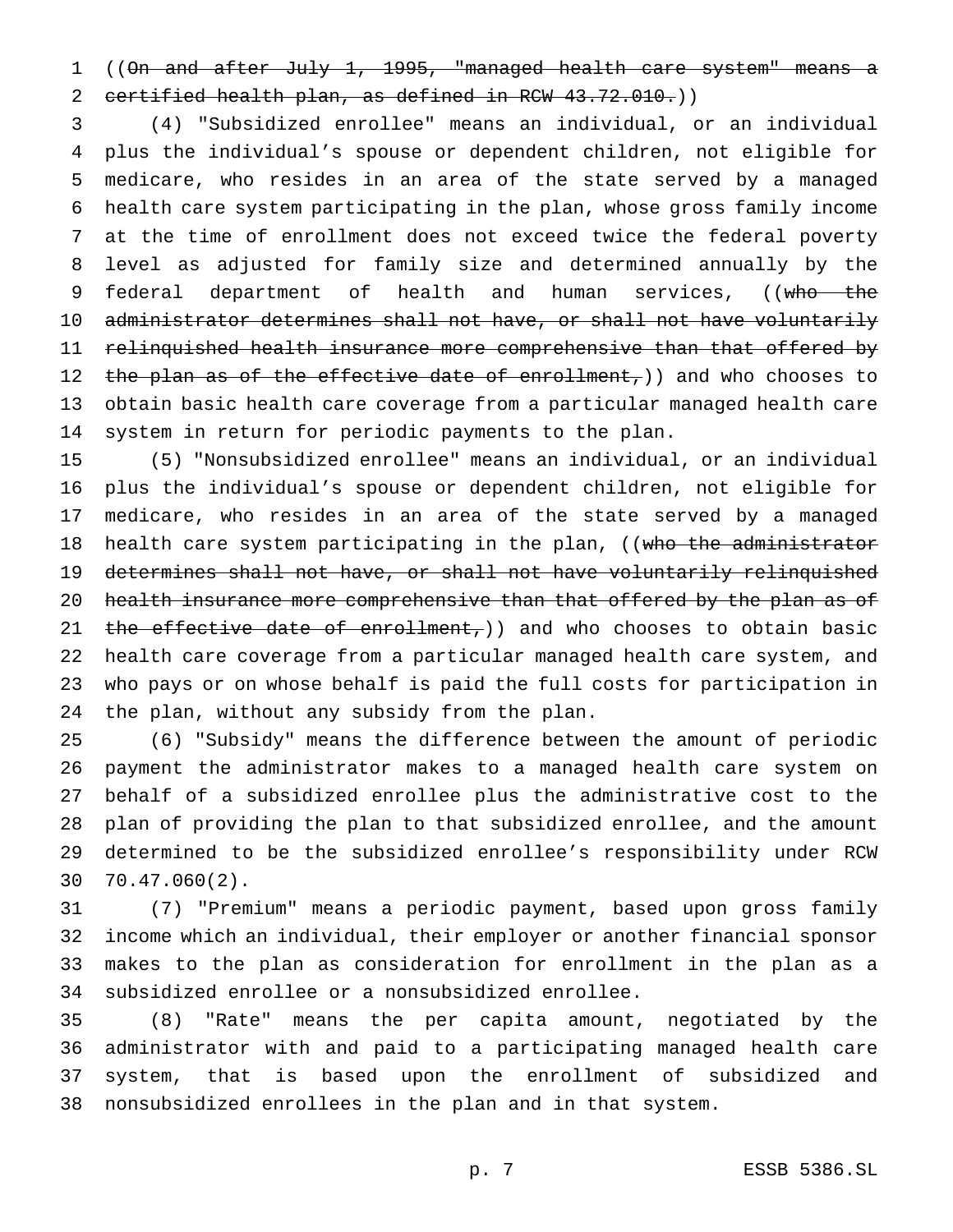NEW SECTION. **Sec. 3.** A new section is added to chapter 70.47 RCW to read as follows:

 (1) The legislature recognizes that every individual possesses a fundamental right to exercise their religious beliefs and conscience. The legislature further recognizes that in developing public policy, conflicting religious and moral beliefs must be respected. Therefore, while recognizing the right of conscientious objection to participating in specific health services, the state shall also recognize the right of individuals enrolled with the basic health plan to receive the full range of services covered under the basic health plan.

 (2)(a) No individual health care provider, religiously sponsored health carrier, or health care facility may be required by law or contract in any circumstances to participate in the provision of or payment for a specific service if they object to so doing for reason of conscience or religion. No person may be discriminated against in employment or professional privileges because of such objection.

 (b) The provisions of this section are not intended to result in an enrollee being denied timely access to any service included in the basic health plan. Each health carrier shall:

 (i) Provide written notice to enrollees, upon enrollment with the plan, listing services that the carrier refuses to cover for reason of conscience or religion;

 (ii) Provide written information describing how an enrollee may 24 directly access services in an expeditious manner; and

 (iii) Ensure that enrollees refused services under this section have prompt access to the information developed pursuant to (b)(ii) of this subsection.

 (c) The administrator shall establish a mechanism or mechanisms to recognize the right to exercise conscience while ensuring enrollees timely access to services and to assure prompt payment to service providers.

 (3)(a) No individual or organization with a religious or moral tenet opposed to a specific service may be required to purchase coverage for that service or services if they object to doing so for reason of conscience or religion.

 (b) The provisions of this section shall not result in an enrollee being denied coverage of, and timely access to, any service or services excluded from their benefits package as a result of their employer's or